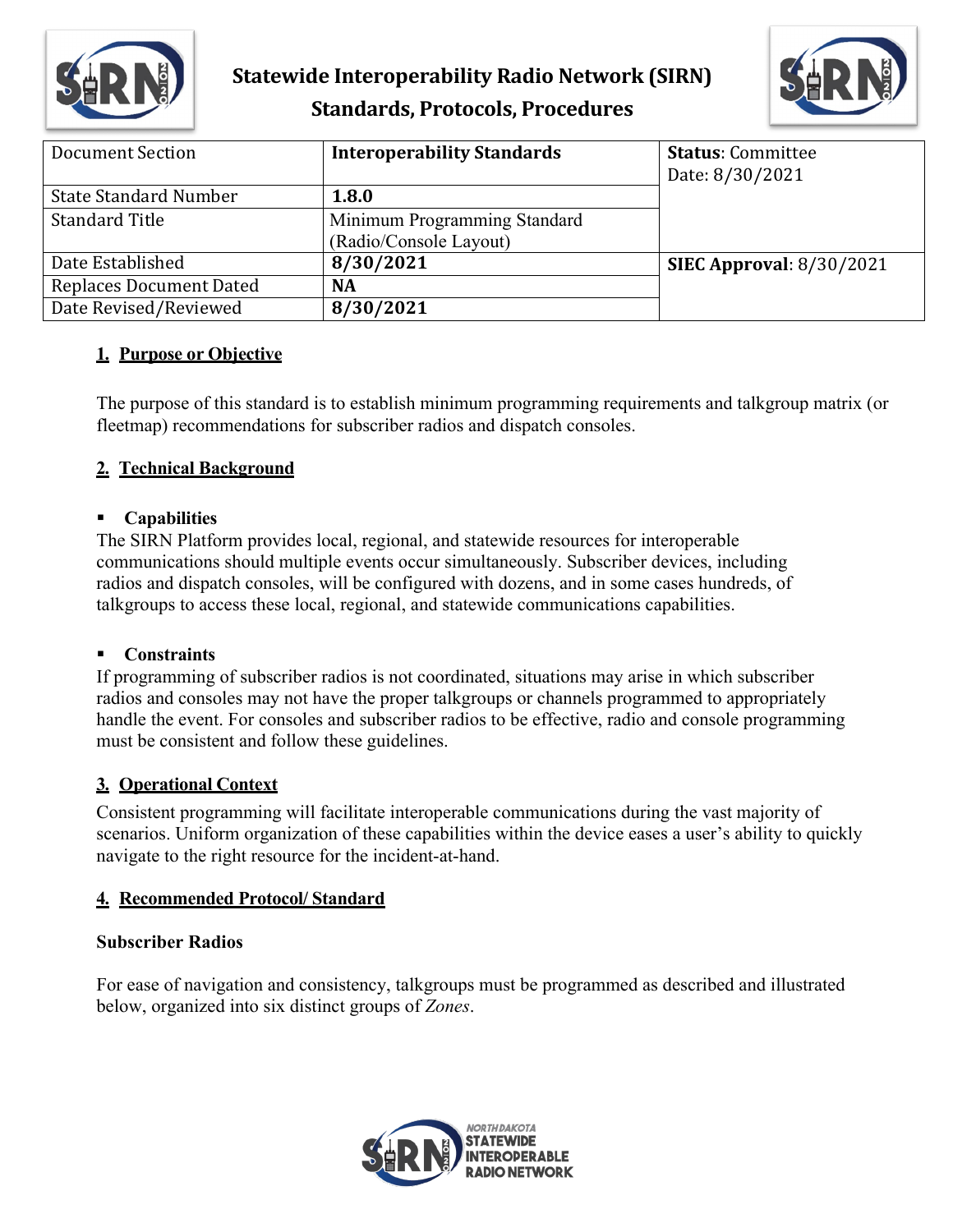

# **Statewide Interoperability Radio Network (SIRN) Standards, Protocols, Procedures**





Talkgroups must be organized into six groups as follows:

- 00 HOME ZONE: Customizable zone(s) populated with the agency's or specific radio user's frequented talkgroups replicated from Zones 1 to 5. Agencies are free to organize the HOME Zone(s) per their unique needs and internal policies; however, HOME Zone(s) must include the following talkgroups required for interoperable functions:
	- o ND MA HAIL
	- o ND MA PURSUIT1 and ND MA PURSUIT2
	- o Applicable ND Regional HAIL
	- o Applicable ND Regional PURSUIT
	- o Applicable Direct Mode Channel
- 01 LOCAL ZONE: LOCAL county/municipal talkgroups. Each function (law enforcement, Fire/EMS, and public works) may be organized as "sub-zones." Agency administrators can determine whether to include all different disciplines into their respective radios. It is recommended that all radios within the agency or County have uniform 01LOCAL Zone(s).
- 02 ADJACENT (or SHARED) ZONE: Following the LOCAL talkgroup zone(s), ADJACENT or neighboring county/municipal talkgroup zones are to be included. Each function (law enforcement, Fire/EMS, and public works) may be organized as sub-zones. Note that access to these SHARED talkgroups must be based on mutually-executed Letters of Authorization between the parties. See SIRN Standard 1.5.0 Use of Shared Talkgroups for further details.
- 03 STATE ZONE: State agency LE and Fire zones. Fire and law enforcement agencies may be limited to their respective discipline's state agency talkgroups. Note that these, too, are subject to SIRN Standard 1.5.0 Use of Shared Talkgroups.
- 04 OTHER ZONE: Other special purpose talkgroups including special operations, task forces, State agencies or hospitals relevant to the users' duties.

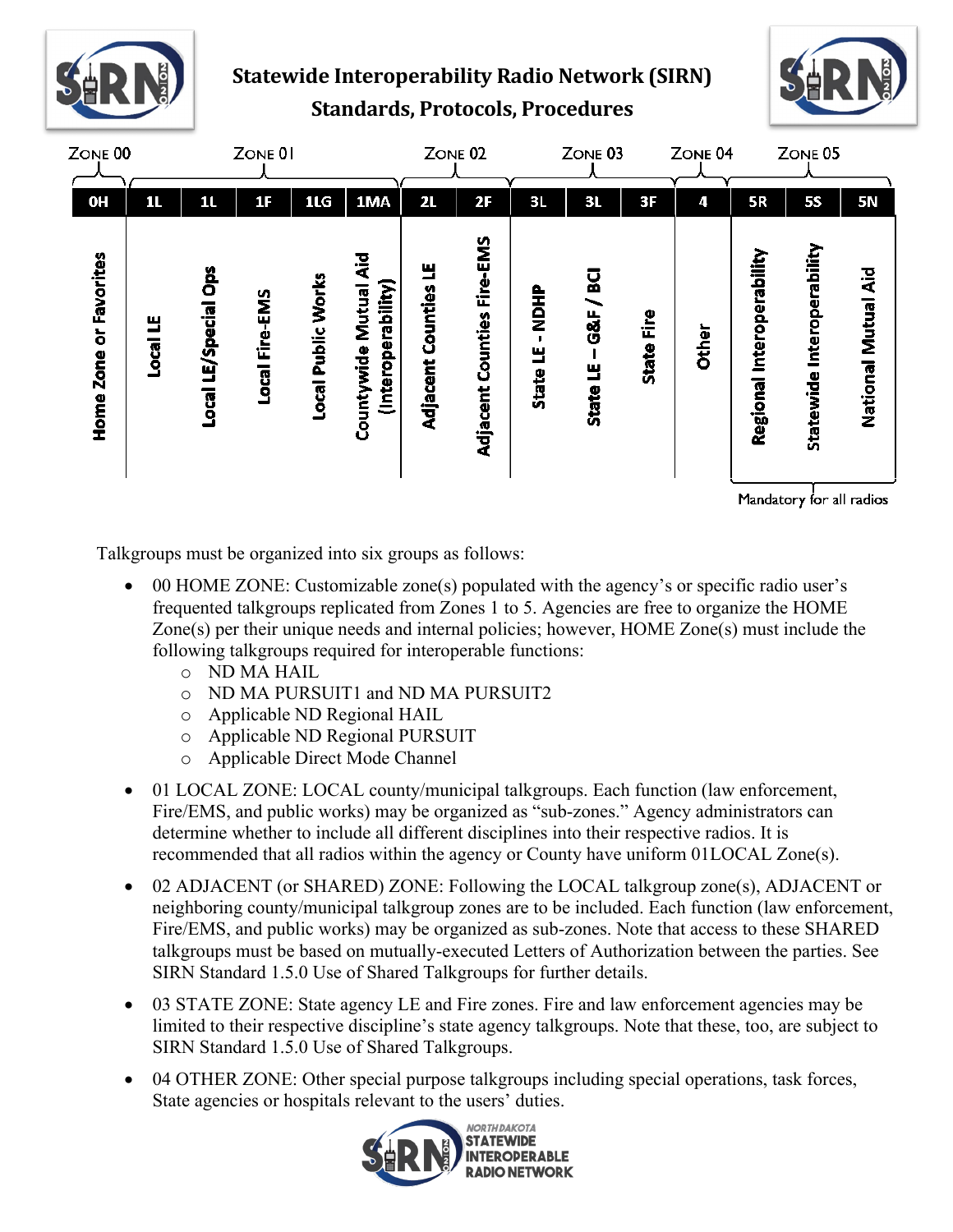



• 05 MUTUAL AID/INTEROPERABILITY ZONE: All radios must be programmed with Zone 05 which includes all applicable regional, Statewide and National conventional channels and MUST be organized as described below.

## 05 MUTUAL AID/INTEROPERABILITY Zones Programming

All SIRN radios must be programmed with all SIRN statewide and regional trunked talkgroups, and the national mutual aid *conventional channels*, organized into 16-talkgroup sub-zones as illustrated below.

| 0 <sub>5</sub><br><b>REGIONAL</b><br>MA1 | 0 <sub>5</sub><br><b>REGIONAL</b><br>MA2 | 05 STATE<br>MA1                     | 05 STATE<br>MA2     | <b>5 STATE 700</b><br><b>MA</b> | <b>5 NAT'L 700</b><br>MA1   | 5 NAT'L 700<br>MA2          | <b>5 NAT'L 800</b><br><b>MA</b>    | 5 NAT'L<br><b>VHF MA</b>           |
|------------------------------------------|------------------------------------------|-------------------------------------|---------------------|---------------------------------|-----------------------------|-----------------------------|------------------------------------|------------------------------------|
| Regional<br>Interop                      | Regional<br>Interop                      | <b>Statewide MA</b>                 | <b>Statewide MA</b> | Local<br><b>Simplex</b>         | <b>National MA</b><br>(700) | <b>National MA</b><br>(700) | <b>National MA</b><br>$(800) + AG$ | <b>National</b><br><b>MA (VHF)</b> |
| ND NW MA<br><b>HAIL</b>                  | ND NE MA<br><b>HAIL</b>                  | <b>ND MA HAIL</b>                   | ND MA HAIL          | 7CALL70 D                       | 7CALL50                     | 7CALL50 D                   | 8CALL90                            | <b>VCALL10</b>                     |
| ND NW<br><b>PRSUIT</b>                   | ND <sub>NE</sub><br><b>PRSUIT</b>        | ND PURSUIT<br>$\mathbf{1}$          | <b>ND MA 16</b>     | 7TAC71 D                        | 7TAC51                      | 7TAC51 D                    | 8TAC91                             | VTAC11                             |
| <b>ND NW MA</b><br>01E                   | <b>ND NE MA</b><br>01E                   | <b>ND PURSUIT</b><br>$\overline{c}$ | ND MA <sub>17</sub> | 7TAC72 D                        | 7TAC52                      | 7TAC52 D                    | 8TAC92                             | VTAC12                             |
| ND NW MA<br>02                           | ND NE MA 02                              | ND MA 03 E                          | ND MA <sub>18</sub> | 7TAC73 D                        | 7TAC53                      | 7TAC53 D                    | 8TAC93                             | VTAC13                             |
| ND NW MA<br>03                           | ND NE MA 03                              | ND MA 04 E                          | ND MA <sub>19</sub> | 7TAC74 D                        | 7TAC54                      | 7TAC54 D                    | 8TAC94                             | VTAC14                             |
| ND NW MA<br>04                           | ND NE MA 04                              | ND MA 05 E                          | <b>ND MA 20</b>     | 7TAC75_D                        | 7TAC55                      | 7TAC55_D                    | 8CALL90 D                          | VFIRE21                            |
| ND NW MA<br>05                           | ND NE MA 05                              | ND MA6                              | ND MA 21            | 7TAC76 D                        | 7TAC56                      | 7TAC56 D                    | 8TAC91 D                           | VFIRE22                            |
| ND NW MA<br>06                           | ND NE MA 06                              | ND MA <sub>7</sub>                  | <b>ND MA 22</b>     | 7GTAC77 D                       | 7GTAC57                     | 7GTAC57 D                   | 8TAC92 D                           | VFIRE23                            |
| <b>ND SW MA</b><br><b>HAIL</b>           | <b>ND SE MA</b><br><b>HAIL</b>           | ND MA <sub>8</sub>                  | ND MA 23            | 7MOB 79D                        | 7MOB59                      | 7MOB59 D                    | 8TAC93 D                           | VFIRE24                            |
| ND SW<br><b>PRSUIT</b>                   | ND SE<br><b>PRSUIT</b>                   | ND <sub>MA</sub> 9                  | <b>ND MA 24</b>     | 7LAW81 D                        | 7LAW61                      | 7LAW61 D                    | 8TAC94 D                           | VFIRE25                            |
| <b>ND SW MA</b><br>01E                   | <b>ND SE MA</b><br>01E                   | ND <sub>MA</sub> 10                 | ND MA 25            | 7LAW82 D                        | 7LAW62                      | 7LAW62 D                    | 7AG58                              | VFIRE26                            |
| <b>ND SW MA</b><br>02                    | ND SE MA 02                              | ND <sub>MA11</sub>                  | <b>ND MA 26</b>     | 7FIRE83 D                       | 7FIRE63                     | 7FIRE63 D                   | 7AG60                              | VMED <sub>28</sub>                 |
| ND SW MA<br>03                           | ND SE MA 03                              | ND <sub>MA</sub> 12                 | <b>ND MA 27</b>     | 7FIRE84 D                       | 7FIRE64                     | 7FIRE64 D                   | 7AG67                              | VMED29                             |
| ND SW MA<br>04                           | ND SE MA 04                              | ND MA13                             | ND MA 28            | 7MED86 D                        | 7MED65                      | 7MED65_D                    | 7AG58 D                            | VLAW31                             |
| ND SW MA<br>05                           | ND SE MA 05                              | ND MA 14                            | ND MA 29            | 7MED87_D                        | 7MED66                      | 7MED66 D                    | 7AG60 D                            | VLAW32                             |
| ND SW MA<br>06                           | ND SE MA 06                              | ND MA <sub>15</sub>                 | ND MA 30            |                                 | 7DATA69                     | 7DATA69 D                   | 7AG67_D                            | <b>SAR NFM</b>                     |

*\*Applies to dual band radios*

# **Emergency Activation Reverting on Mutual Aid Trunked Talkgroups**

Emergencies activated from a radio on a mutual aid talkgroup must be configured to revert to a local talkgroup monitored by the radio user's serving/home PSAP. As an example, an emergency alert by a user from County X who is operating on ND MA 4 in County Y would be transmitted to County  $X$ 's Home/Emergency talkgroup. This setting will route emergency activations from users supporting incidents to their home PSAP regardless of their location and selected talkgroup enabling their home PSAP staff to respond to and triage the emergency.

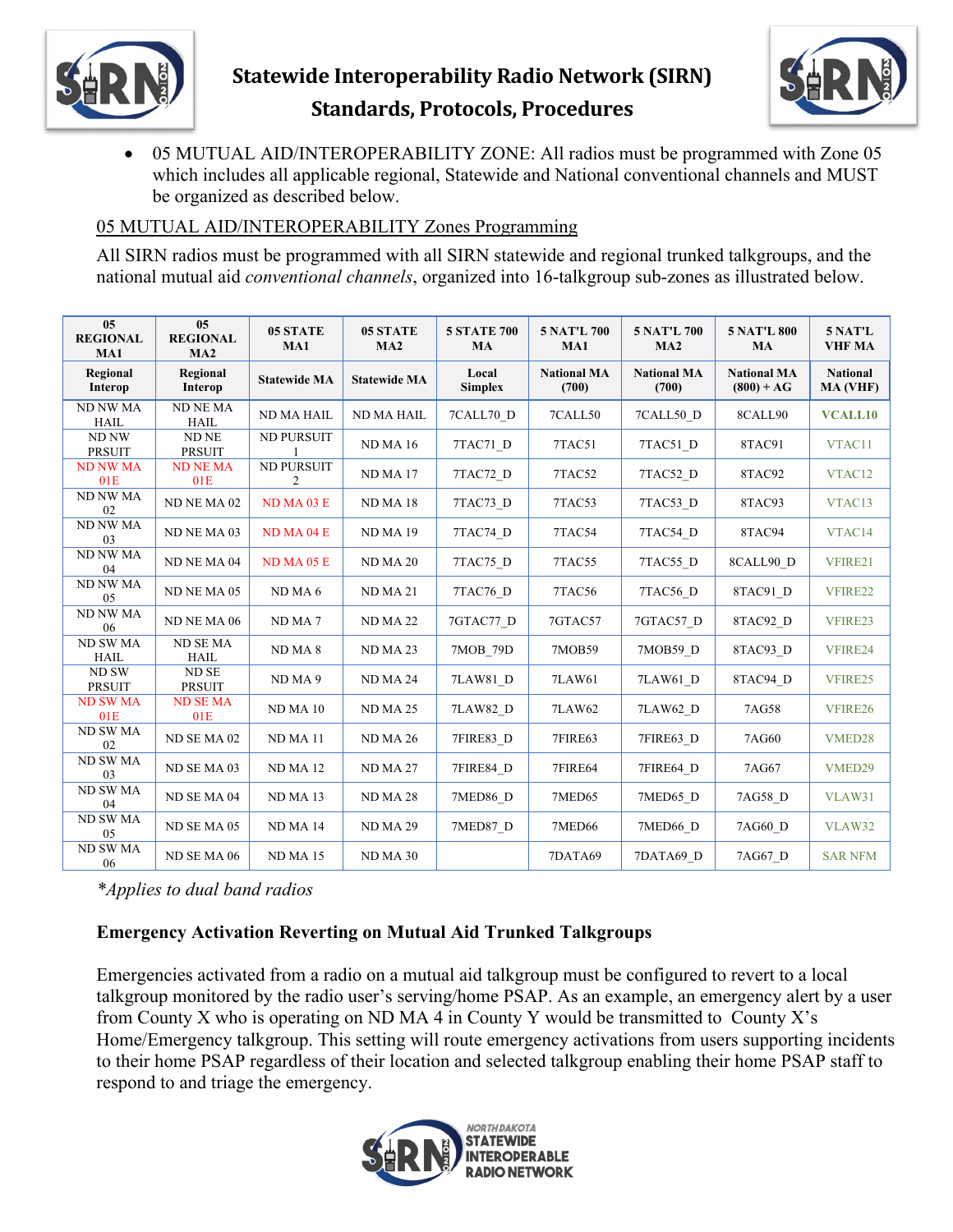



### **Consoles**

SIRN dispatch consoles must similarly be programmed the SIRN regional and statewide interoperability talkgroups into their consoles. Dispatch consoles may be configured with individual or combined "tabs" (groups of communication resource icons) to organize the statewide and regional interoperability talkgroups as illustrated below.

|               | <b>Console TAB: REGIONAL</b> | <b>Console Tab: STATEWIDE</b> |                     |  |  |
|---------------|------------------------------|-------------------------------|---------------------|--|--|
| ND NW MA HAIL | ND SW MA HAIL                | ND MA HAIL                    | ND <sub>MA</sub> 16 |  |  |
| ND NW PRSUIT  | ND SW PRSUIT                 | ND PURSUIT 1                  | <b>ND MA 17</b>     |  |  |
| ND NW MA 01E  | ND SW MA 01E                 | ND PURSUIT 2                  | ND MA <sub>18</sub> |  |  |
| ND NW MA 02   | ND SW MA 02                  | ND MA 03 E                    | ND MA <sub>19</sub> |  |  |
| ND NW MA 03   | ND SW MA 03                  | ND MA 04 E                    | <b>ND MA 20</b>     |  |  |
| ND NW MA 04   | ND SW MA 04                  | ND MA <sub>05</sub> E         | <b>ND MA 21</b>     |  |  |
| ND NW MA 05   | ND SW MA 05                  | ND MA 6                       | <b>ND MA 22</b>     |  |  |
| ND NW MA 06   | ND SW MA 06                  | ND MA <sub>7</sub>            | <b>ND MA 23</b>     |  |  |
| ND NE MA HAIL | ND SE MA HAIL                | ND MA 8                       | <b>ND MA 24</b>     |  |  |
| ND NE PRSUIT  | ND SE PRSUIT                 | ND <sub>MA</sub> 9            | <b>ND MA 25</b>     |  |  |
| ND NE MA 01E  | ND SE MA 01E                 | ND MA <sub>10</sub>           | <b>ND MA 26</b>     |  |  |
| ND NE MA 02   | ND SE MA 02                  | ND MA <sub>11</sub>           | <b>ND MA 27</b>     |  |  |
| ND NE MA 03   | ND SE MA 03                  | ND MA <sub>12</sub>           | <b>ND MA 28</b>     |  |  |
| ND NE MA 04   | ND SE MA 04                  | ND MA <sub>13</sub>           | <b>ND MA 29</b>     |  |  |
| ND NE MA 05   | ND SE MA 05                  | <b>ND MA 14</b>               | ND MA 30            |  |  |
| ND NE MA 06   | ND SE MA 06                  | <b>ND MA 15</b>               | ND MA 31            |  |  |

\*Sequence Can vary from Crib Region to Crib Region

Similar to subscriber programming rules, each PSAP dispatch console's primary dispatch tab must include the following SIRN talkgroups to facilitate interoperability functions:

- ND MA HAIL
- ND MA PURSUIT1 and ND MA PURSUIT2
- Applicable ND Regional HAIL
- Applicable ND Regional PURSUIT

## **5. Recommended Procedure**

Agency administrators and third-party radio service/programming vendors are required to be familiar with this Standard and are responsible for ensuring their agency's or customer's devices are programmed per this Standard.

Radio programmers will be required to demonstrate knowledge of this Standard to receive the SIRN System Key and other electronic hardware/software permissions necessary to configure